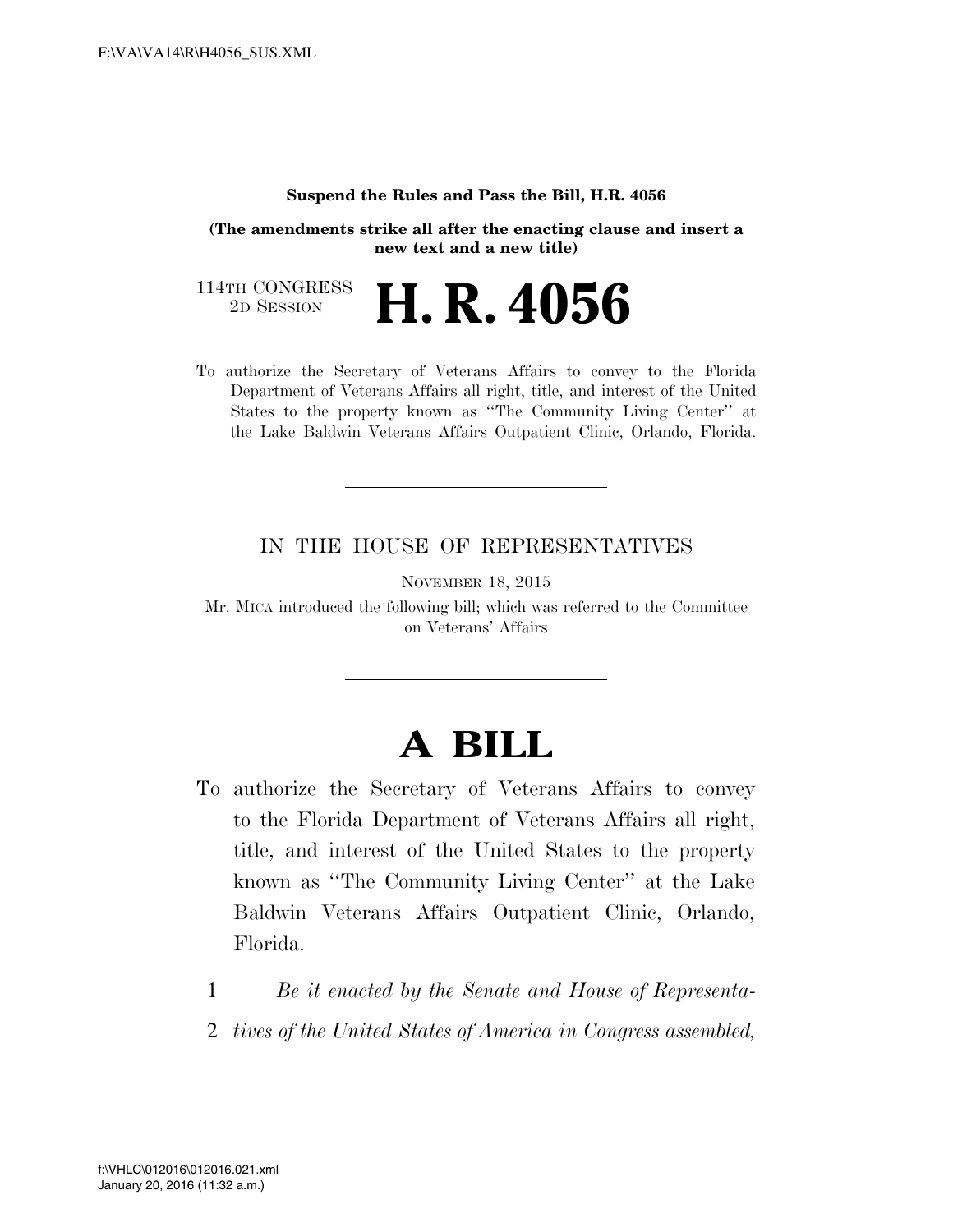**SECTION 1. DEPARTMENT OF VETERANS AFFAIRS LAND CONVEYANCE, LAKE BALDWIN VETERANS AF- FAIRS OUTPATIENT CLINIC, ORLANDO, FLOR-IDA.** 

 (a) CONVEYANCE AUTHORIZED.—The Secretary of Veterans Affairs shall convey to the Florida Department of Veterans Affairs all right, title, and interest of the United States in and to the property known as ''The Com- munity Living Center'', including any improvements there- on, which is part of the Lake Baldwin Veterans Affairs Outpatient Clinic, Orlando, Florida, located at 5201 Ray-mond Street, Orlando, Florida.

 (b) CONDITIONS OF CONVEYANCE.—The conveyance under subsection (a) shall be subject to the following con-ditions:

- (1) The recipient shall agree to accept the con- veyed real property in its condition at the time of the conveyance.
- (2) The recipient shall agree not to apply the small house design model of the Department of Vet- erans Affairs Office of Construction and Facilities Management Design Guide for Community Living Centers to the conveyed real property.

 (c) USE OF PROPERTY.—The deed of conveyance for the parcels of real property conveyed under subsection (a) shall provide that all of the property be used and main